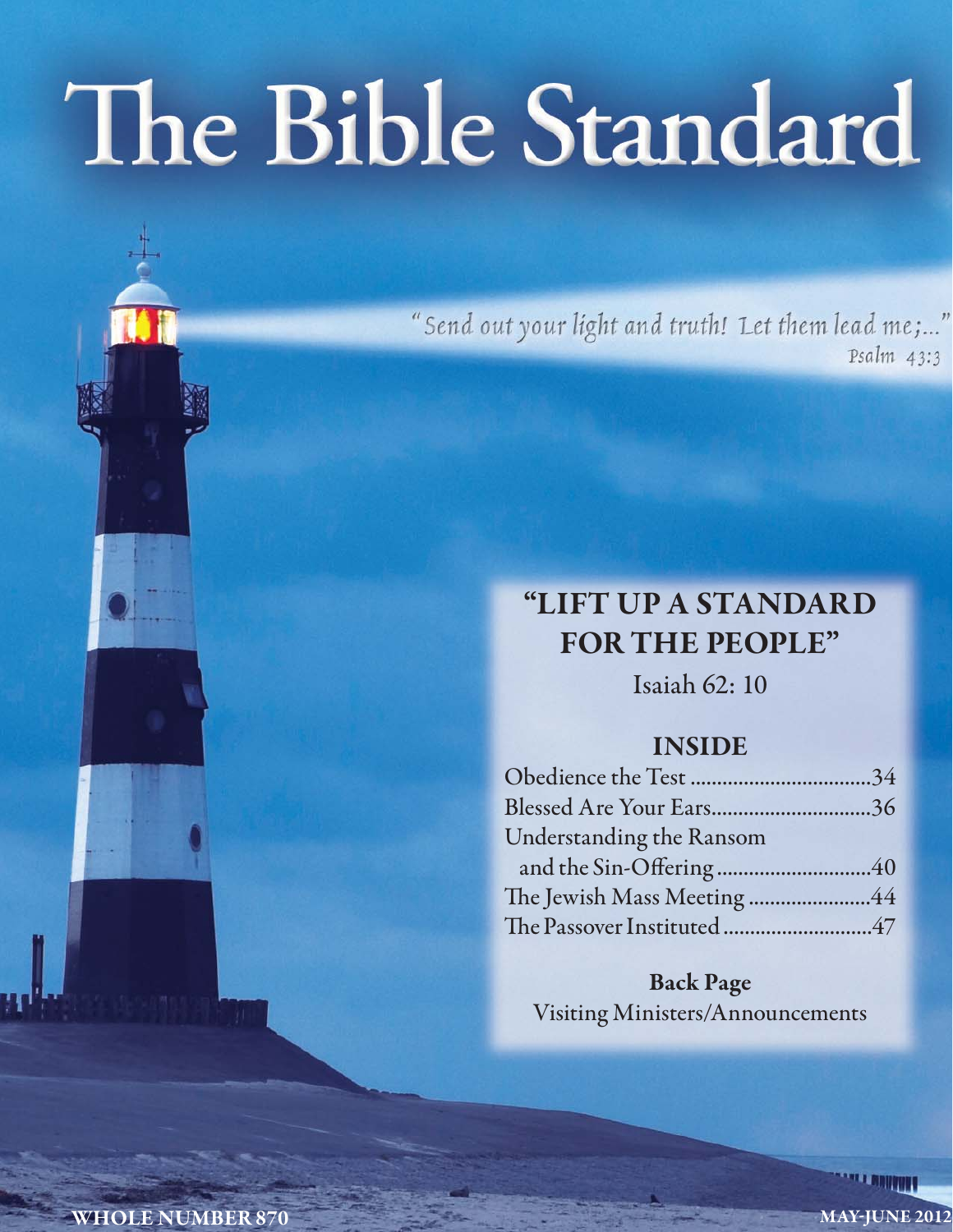## **Obedience The Test**

*" For who has known the mind of the Lord? Or who has been His counselor?"* 

Romans 11: 34 A Discourse by Pastor Russell in 1909



**Closed Scroll**

"And I saw in the right hand of Him that sat on the throne a scroll written inside and on the back, sealed with seven seals. Then I saw a strong angel proclaiming with a loud voice, 'Who is worthy to open the scroll, and to loose the seals thereof ?' And no man in heaven, nor in earth, neither under the earth, was able to open the scroll, neither to look thereon"(Rev. 5: 1-3).

The statement of the case is that no one ever knew God's mind or character or plan, or that God had made a confidant of anybody. No one had counseled Him or directed Him or given Him the wisdom to make the great plan which He is carrying out. We have called your attention to the fact that in the Bible's Revelation the Lord pictures the matter symbolically, representing Jehovah God upon the throne and in His hand the scroll, written on the inside and on the outside, sealed with seven seals. Then next, there is a proclamation by a strong angel with a loud voice, saying, "Who is worthy to open the scroll and to loose the seals thereof?" We do not know for how long a time that inquiry was made, "Who is worthy?" For some time the message went

forth and it was understood that God had a great and wonderful plan, but who would be worthy to execute it? You remember that John was represented in symbol as weeping much because there was none found worthy, and then an angel came to



**A Scroll with Seven Seals**



#### **OPEN SCROLL**

"And they sang a new song, saying, You are worthy to take the scroll, and to open its seals, for You were slain, and have redeemed us to God by Your blood, out of every tribe, and tongue, and people, and nation. And have made us kings and priests to our God; and we shall reign on the earth" (Rev. 5: 9, 10).

him and said, "Weep not: behold, the Lion of the tribe of Judah, the Root of David, has prevailed to open the scroll, and to loose its seven seals"; to execute the Divine Plan. So then, dear friends, the next feature in the picture was that John looked in the direction indicated, "Then I looked, and, lo, in the midst of the throne and of the four beasts, and of the four elders, stood a Lamb as it had been slain, having seven horns and seven eyes, which are the seven spirits of God sent forth into all the earth. And He came and took the scroll out of the right hand of Him that sat upon the throne. And when He had taken the scroll, the four beasts and four and twenty elders fell down before the Lamb, having every one of them harps,

and golden vials full of odors, which are the prayers of the saints." The lesson taught is that the heavenly Father kept to Himself His great plan and purpose. You remember on one occasion when our Lord Jesus was discussing some matters pertaining to the setting up of the

The Bible Standard—(ISSN: 1556-8555) Publisher, the Laymen's Home Missionary Movement—Bible Standard Ministries, 1156 St. Matthews Road, Chester Springs, PA, 19425-2700, U.S.A. Editor, Ralph M. Herzig. Periodicals Postage paid at Kutztown, PA. Postmaster: Send address corrections to The Bible Standard, 1156 St. Matthews Road, Chester Springs, PA, 19425-2700; Rates: One year's subscription—\$12.00 (6 issues); single issues—\$2.50 each. Web Site: www.biblestandard.com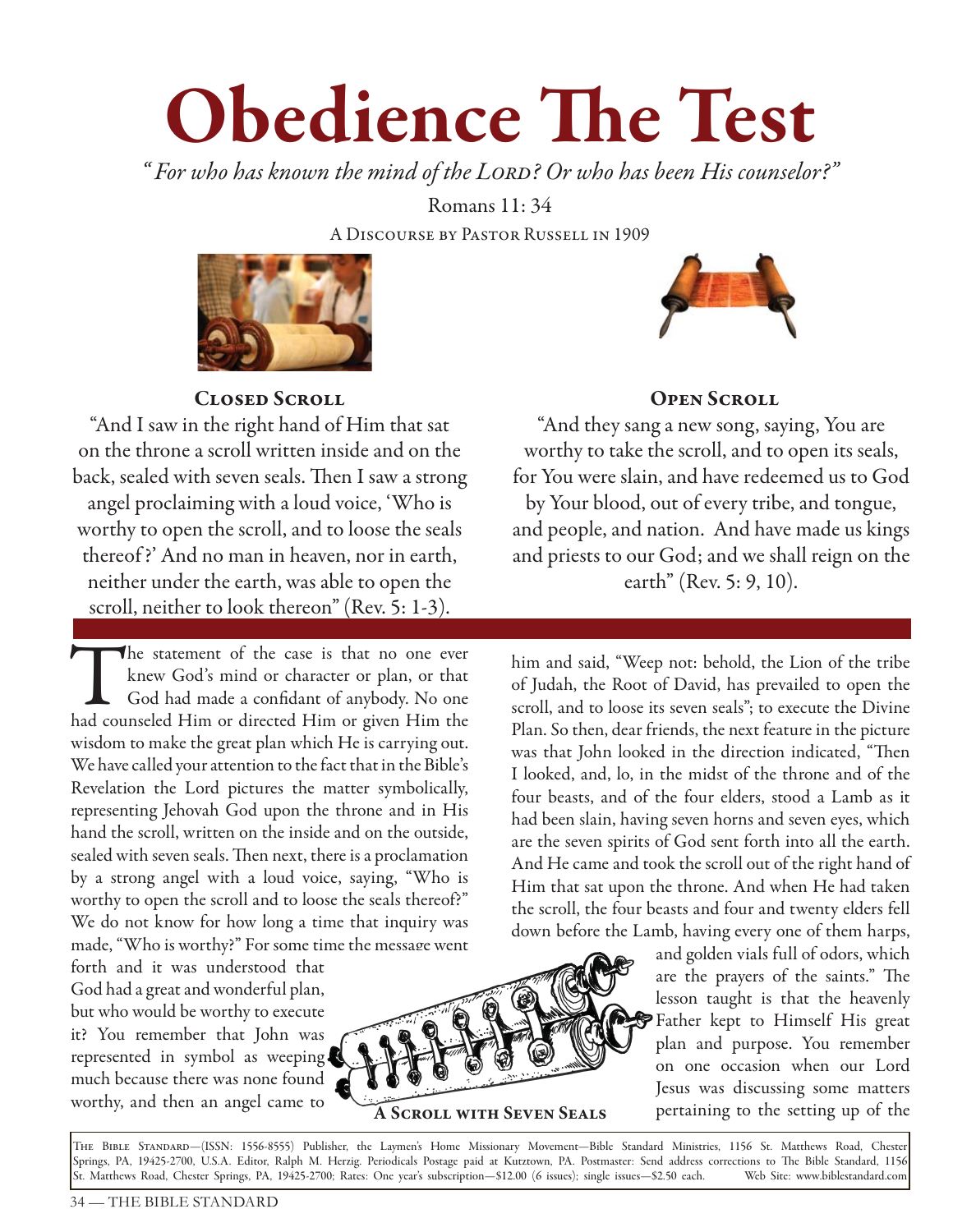Kingdom and said that the Father alone knew His own plans, and told the disciples that it was not for them to know the times and seasons which the Father had kept in His own power. But there were certain things which had been revealed and they were to be brought about through the Kingdom. Our Lord said that when he would ascend up on high He would receive the Holy Spirit, which He would pour out upon them, and then the disciples should speak as the oracles of God. So then, we draw a lesson from our great Teacher waiting for the Father to make known and unfold the various steps in His plan.

From this standpoint, looking back over the past, we can see a great deal of God's purpose that could not have been known then. Everything was going smoothly up to the time man was created; then a great deflection was introduced when Satan fell into sin. He in turn brought a big temptation to bear upon our first parents and they likewise fell. This continued over centuries of time. Then in time was introduced the fall of the angels, who were trying to lift man up from sin. It must have been astonishing to all, for none in heaven or earth was found able to execute God's plan. Yes, we may say, dear friends, that from that time to the present God could have wiped that evil condition out, but He did not and Satan has made himself a friend of this world and we see the whole creation groaning under the sentence. God permitted it all. God has patiently endured all during this time. His Word has been evilly spoken of; they mistreated His Son, and finally killed Him, even though the message which He brought was that of love. God has permitted the reign of sin and death in order to manifest the various features of His character and plan, and to test the various orders of His creation, heavenly and earthly. All will have an opportunity of showing the real character of their hearts. If you and I harbor selfish and improper thoughts in our minds the Lord will let us work to overcome them. "Keep your heart with all diligence, for out of it are the issues of life" (Prov. 4: 23). Satan was an angel of high order and respect, but God knew the traitorous condition of his heart long before he found opportunity of exercising it.

#### **Obedience to God Will be the Test**

The whole plan of God is a manifestation of His character. We have seen an exhibition of God's justice in dealing with our race. When He said, "The soul that sins it shall surely die," He meant it, and all down through the ages we have seen the fulfillment of the penalty. Sin and death have been apparent on all sides. Then God manifested His love when He sent His only begotten Son to die for the world. It was nevermanifested before. He was the Lamb that was slain.

Only those who can view the matter from the Divinestandpoint can appreciate it—only the Little Flock,no one on the outside was called (Luke 12: 32). Godis dealing only with this class of sons, and they havereceived the love of God which passes all understanding,and have had a further manifestation of His love to theChurch. The world has a very different idea; they thinkGod is anything but love, and many have died thinkingthey were surely going to a hell of torment, and they will wake up in a very frightened condition and ask: Where are the devils? Never mind, they will be told; be quiet, there are no devils. The world feels that the heavenly



**"All who are in the graves will hear His voice and come forth" John 5: 28, 29**

Father has some scheme ready to torment them all.

Then God's power will be manifested in connection with His love in the resurrection, but there is not the one-thousandth part of His power manifested in the work of resurrection. God exhibits not only love but He is just and powerful. Next will be manifested the wisdom of God. The world will learn what you and I are understanding now, that by and by all will come forth from their graves (John 5: 28, 29 NKJ).

In permitting the angels to have a trial God was working out a part of His plan and the fall of man furnished the opportunity for their trial, and ever since God has been permitting evil and sinful conditions to continue in order that man may have a thorough experience with sin (Rom. 7: 13). So then, dear friends, God will show the wisdom of His plan eventually, the justice first, the love next, then the power, and finally "All who are in the graves will hear His voice and come forth" John 5: 28, 29 wisdom. That will be the last thing the people of the world will see. During this Gospel Age He leads all who are desirous of righteousness and of doing the Divine will of the great Redeemer and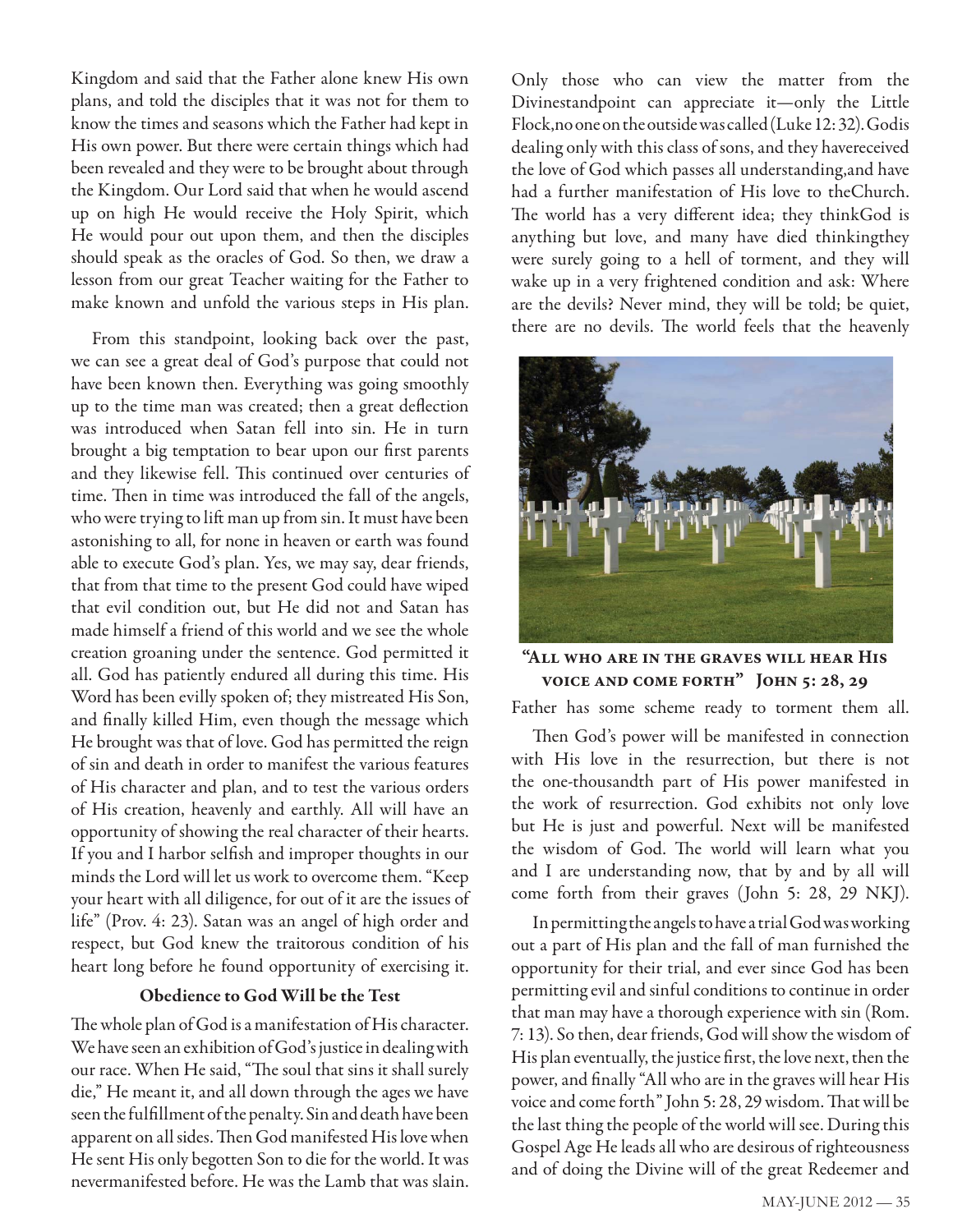Life-giver, that they may bejustified, sanctified, and then deliveredthrough Him. This was the privilege during the

past Age when the Lord dealt especially with the Church. Let us therefore rejoice in the things that our God has revealed concerning the Saints. The Apostle Peter says, "Whereby are given to us [the Church] exceeding great and precious promises: that by these you might be partakers of the Divine nature, having escaped the corruption that is in the world through lust." (2 Pet. 1: 4)

What has the Church done that has made them joint-heirs with Jesus Christ? Nothing. They could do nothing of themselves, it is of the Lord's grace, mercy, love and compassion. We should be more and more conformed to the image of His Son, our great Redeemer.

Now, then, the Apostle said to the Church, you see your calling, you were all called in the one hope of your calling. Do you suppose He did not test all of those Saints? Those of us of the earthly calling, just as surely as we have become His disciples, will have to undergo certain tests. What are the tests? They are to prove our loyalty to Him; obedience. How was Adam tested? Not by the apple, not by how much fruit he ate, but it was his obedience, or loyalty, that was tested. The Lord God commanded the man saying, "But of the tree of the knowledge of good and evil you shall not



**"For in the day that you eat of it, you shall surely die." Genesis 2: 17**

eat, for in the day that you eat of it you shall surely die" (Gen. 2: 17). On what ground will God test us?—loyalty.

> This matter of obedience comes to us in various forms, in a hundred different ways. He permits things to come that cross our wills. How are we receiving them? Are we being rightly exercised by them? Are we submissive? Have we resigned, saying, The Lord's will be done? We should be. God's will should come into our hearts more and more each day, for the test will always be one of love. I hope we will always have that reverence that will fear to transgress God's Holy Will; the fear born of love, not the fear that He is going to eternally punish us. If anything comes as a spot upon our characters, let us go to the great Cleanser.

Sun of my soul, let not any earth born cloud arise to hide You from Your servant's eyes. Any spots, that we do not get rid of are an earth-born cloud, and if any of us do not clean these spots, we must go through a thorough cleansing of our characters to remove them. We are in the testing time, and we want to be faithful, for a place in the Kingdom. He is faithful who called us, and He has promised to assist us in this work. The Lord proves us to know to what extent we love the Lord with all our heart, mind, soul and strength. Therefore, "Keep your heart with all diligence, for out of it are the issues of life."



### **Blessed Are Your Ears**

"Blessed are your eyes, for they see: and your ears, for they hear."

Matthew 13: 16

A discourse given by Pastor Russell in 1907



**Dear Friends:** I need not tell you how much pleasure it gives me to be with you this morning.<br>My heart has been with you for a couple of days.<br>I have been thinking about your arrival at Convention pleasure it gives me to be with you this morning. My heart has been with you for a couple of days. I have been thinking about your arrival at Convention and your pleasant time here, and remembering you in prayer, and I trust you have all remembered me also.

I am very glad to see so many here. Before I came, when someone saw the program made out and said, "Brother Russell, the friends will be tired beyond

endurance; every session is so full. Well, I said: "Brother, my expectation is that they will not all be able to get into the auditorium; they will have to take turns, and so, perhaps, they will not all be tried in patience." So you see, I am not so much disappointed after all, dear friends.

Now, I hope you are going to have a very happy time—I know, indeed, from your faces, as I look at you, that you are already having a happy time. It seems to me that those who are in the Truth, those who have come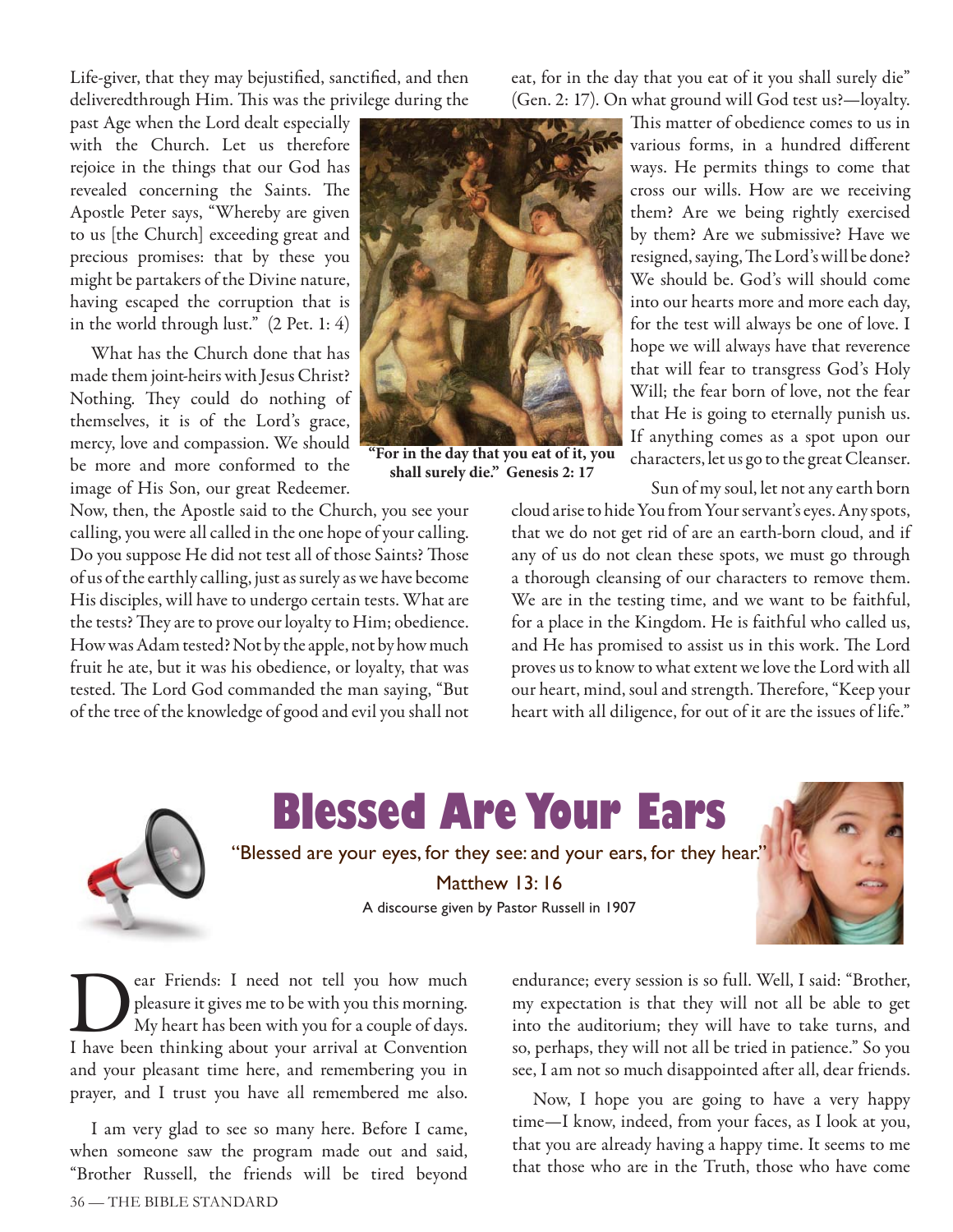to see, as we do, something at least of the lengths and breadths, and the heights, and the depths, of our heavenly Father's wonderful plan, can not help being happy. How could we be otherwise! No matter what may befall us, we have the assurance of the Lord's Word that all things are working together for good to them that love Him, to the called ones according to His purpose (Rom. 8: 28). If we ask ourselves what are some of the best evidences that we are among the called, we would say, one of the best evidences is that we have heard. You, who have heard,

must have been called. If you talk to a deaf person you will find that he does not respond, he does not appreciate; but when you talk to someone, and he gives evidence that he understands, and appreciates, and responds, then you see he has a hearing ear. So, when the message of the Lord goes forth, those who have ears to hear may hear. Our Lord, at the FirstComing, you remember, said to some in His day, "Blessed are your eyes, for they see; and your ears, for they hear. For verily, I say to you, that many prophets and righteous men have desired to see those things which you see, and have not seen them; and to hear those things which you hear and have not heard them."

We are living in the Harvest Time of this Gospel age, in the time when special things are due, in the time when our dear Redeemer tells of His presence, when those who have heard His knock through the prophetic Word—those who have heard and opened their eyes, those virgins who have arisen and trimmed their lamps, those who realized the situation, those who have heard the voice of the Lord speaking peace and have realized the fulfillment of His promise that at His Second Coming those who would be ready, those who would be waiting, those who would be on the alert as faithful servants, He would prepare Himself and be their servant, and cause them to sit down to a spiritual meal and come forth to serve them—have now enjoyed these wonderful privileges. Now, dear friends, what you and I are hearing, what you and I are seeing and what many understood of the Divine plan, what we are seeing of God's great arrangement for a few, that they are partakers of the Divine nature, is so much more than we had ever surmised, so much more than heart had ever thought, so much more than mind ever appreciated, that when we begin to see what God has in reservation for them that love Him, our hearts are overwhelmed, and we



**Jesus healing a deaf mute Mark 7: 31-37**

say to ourselves, "Who is it that spread this feast if it were not the Master Himself? Where did this message come from? How did it come that after eighteen hundred years we and our fathers, and their fathers, did not know that these things were in the blessed Word?" They were there just the same; we have no new Bible, but we have, dear friends, the light and the blessing that our present Lord gives us upon this Word of His, and this is what gives our eyes the blessing. Blessed are our eyes for we see, and blessed are our ears for we hear His Word in connection

> with all these things speaking peace to us, and showing us the way in which we should go, and what a joy it has brought into your life and into mine! What does it mean that you have been able to see, and you have been able to hear, when all around you, even though some of them seem to be nice people, and some of them very good people, have not heard? What does this say? It says: "Blessed are your ears for they hear, and your eyes for they see." And, indeed, by experience, those of you who have seen and heard, know in your hearts that there is a blessing such as you had never before had in all your Christian experience—I care not whether it was for a day, or whether it was for twenty

years. There are undoubtedly many in this room who were Christians for twenty years before they got the blessing of Present Truth, and I am sure that I speak the sentiment of every one of them when I say that all the past of their experience would not compare in any measure with one day, as it were, at the present time, with present enjoyment.

MAY-JUNE 2012 — 37 Now, dear brothers and sisters, what effect shall this have on our hearts? Shall we be puffed up as though we made this plan, as though it were ours, as though we had a patent right on it and might sell it out to others? No, indeed! It belongs to the Lord. We are blessed in receiving it, and we would like to see the same blessing extend to all others. We sympathize with those who cannot see, and those who cannot hear; understanding as we do we would give them the sight, and the hearing ear, knowing that in God's due time He has provided those virgins who were sometimes asking for the oil, but it is not in our power to give it to them. The Lord has ordained the means by which all have received of the oil of the Holy Spirit, which Jesus healing a deaf mute Mark 7: 31-37 has enabled them to appreciate Present Truth and gain with the Lord's help a position among the Bride or the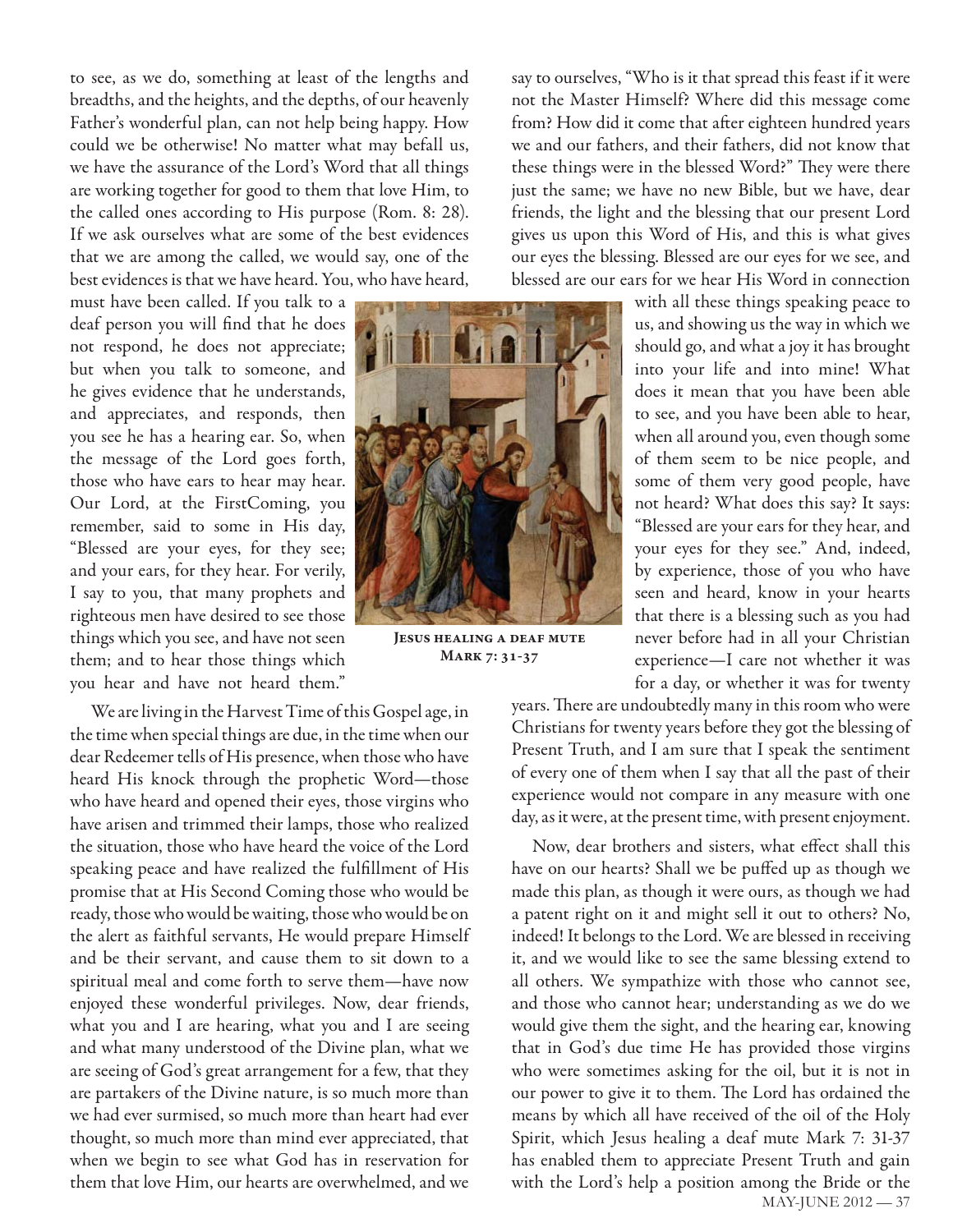Bridesmaids; the terms and conditions are clearly laid

to be in sympathy with each other as much as possible,

down, and it cannot be obtained upon any other terms. God has arranged that matter, and the terms are these: that all must be fully consecrated to the Lord. And, therefore, when I find some dear friends inquiring about the way, saying: "Well, I am interested a great deal in this and want to know more about it, I think I am going to study this matter up, and see if I cannot see the same as you folks do," I say to them, "My brother, begin at the right place, it will be of no use to study expecting that you will understand merely from study; the study is necessary, but before your study can be effective, you must make your consecration to the Lord—a wholehearted consecration, even unto



**"Walk in the Light"** 1 John 1: 7

death." Those are the ones to whom the Lord has promised that they shall see, that they shall hear, that they shall appreciate, that they shall understand, and only those.

So I trust if there are any here today who have not made a full consecration of themselves, and who are desiring to look into these things, as one brother said in this very city when we had our last convention here, "I cannot say I am quite a brother with you; I hear you call each other 'brother' and 'sister,' and I cannot quite call myself a brother, but since my wife is one with you in this way, and I am a Baptist minister and her husband, I guess I can call myself a brother-in-law"—if there are any such here we would say that while we are glad to have a brother-in-law present, yet if there are any brothers-inlaw here we want to say to you, don't expect that you will understand the deep things of God except by becoming full brothers in the Lord. There is no other way; not that becoming full brothers means you will come under a yoke of bondage, for we have no yoke of bondage; the Son has made us free and we want to stay free, all of us. That is the spirit of which we are, that is the spirit of which we have been begotten; it is the spirit of Truth, of which our dear Redeemer said, "You shall know the truth and the truth shall make you free." So the more you are getting of the truth, the more you are getting free indeed.

But there is a good deal of difference, let me say, between being free indeed and argumentative. We do not want to become belligerent, but we want to become free indeed. Put the emphasis where it belongs; we want and live peaceably with all men as far as lies in us, and if there are any brothers-in-law with us we want to be at peace with them, and we do not want to discourage them, but do want to tell them the plain truth, just as we would like to have them tell us under similar circumstances, that they cannot know the deep things of God except as they are begotten of the Holy Spirit [during the High Calling] and you cannot be begotten of the Holy Spirit except as you are first of all fully consecrated, after that you have first believed. First comes faith as the foundation of everything, before we could be acceptable to God at all; then, as the Apostle says, the basis of that faith, which justifies us in God's

sight, covers us as a robe of righteousness, and makes us worthy to come before the Lord, and be accepted of Him through Jesus; then on the basis of that faith, on the basis of that justification, we present our bodies, as the Apostle says, "living sacrifices, holy and acceptable to God, our reasonable service" (Rom. 12: 1). Our God has such a reasonable way; everything about His arrangement is reasonable, beautiful, and grand. So when we put ourselves in His power, we find that He deals with us as with brethren. How gracious is God's arrangement! Then He puts the matter in our own hands and says: You have already signified that you are consecrated to death, but I will leave the matter in your hands; you have control of it, and you can back out any time if you want to. And, dear brethren, those who have the right spirit do not want to back out; they want to be His, clear to the finish; they want to be His beyond the vail in glory, honor, and immortality, and the wonderful things that God had in reservation for them that love Him—for those who loved Him not in the ordinary sense of the word love, not with selfish love such as people sometimes exercise toward their own cats or dogs, or children, or what not, but with the love that the Scriptures inculcate—the love of God which passes all understanding, that is deep, and broad, and generous, and that the Apostle emphasizes when he says, "The fruits of the Spirit are meekness, gentleness, patience, long suffering, brotherly kindness, love." These are the qualifications of heart that will make us more and more acceptable to the Lord, and make us fit and prepared for His presence, and for the work to which He has invited us.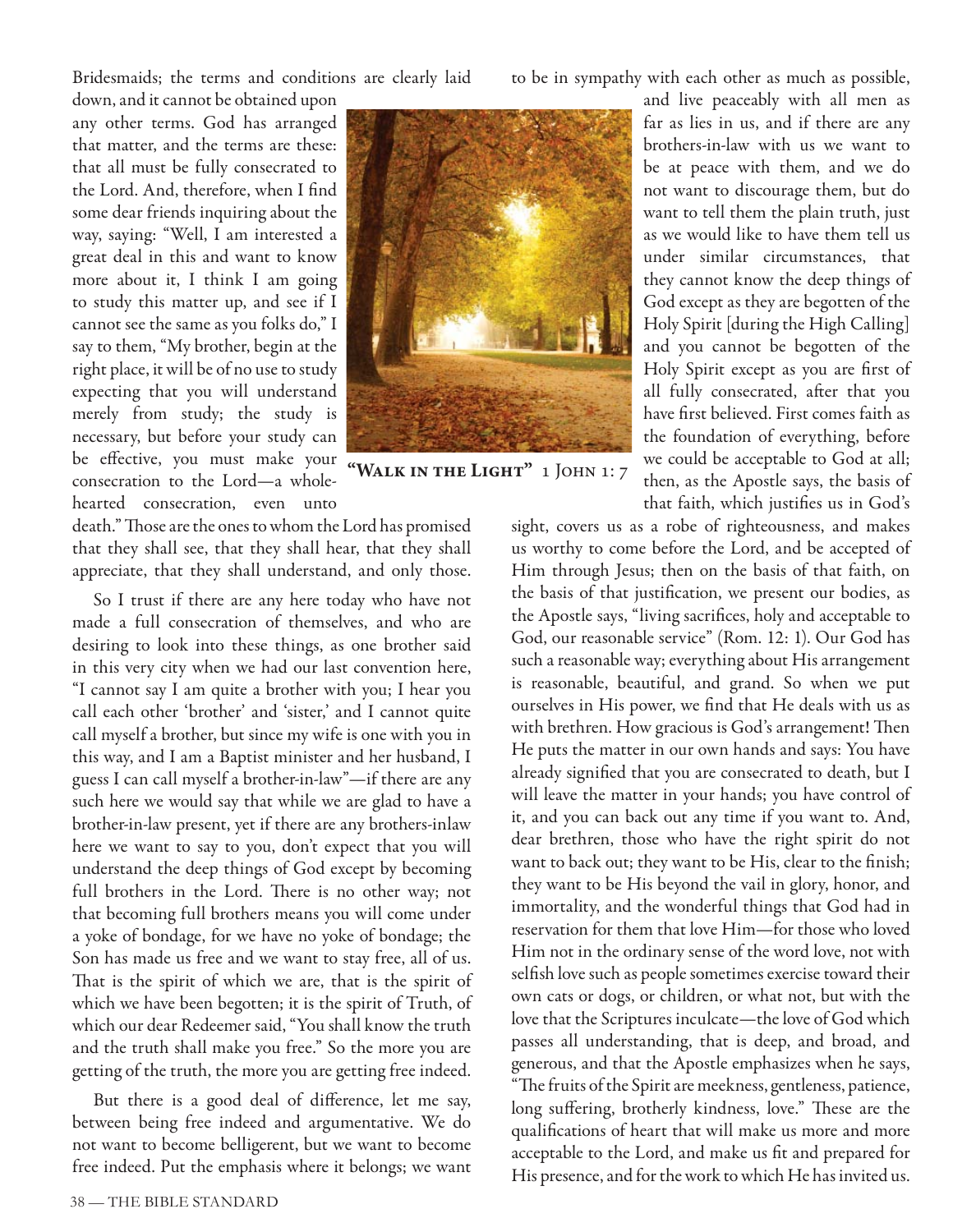Let us, then, see that we have this love, not the selfish "Walk in the Light" 1 John 1: 7 love, but the generous love, the love that is willing to lay down and sacrifice self, and every earthly thing, according to the will of God, not according to the whim of some other person, or somebody else's idea, but according to your conscience as directed by the Word of God. God recognizes this individuality, this personality, and makes you responsible for yourselves. You are stewards of your talents, your time, and your possessions, as I am of mine, and each one of us shall give an account of himself. You do not give account as congregations; you do not give account as families; you give account individually. So we want to have that in mind, dear friends, that our wives, or husbands, or parents, or children, will not carry us into the Kingdom; each one shall give an account of himself. Let us have, then, this relationship with the Lord, and this personal liberty, and this personal bondage also. We are bond slaves of Jesus Christ, as the Apostle says, bound to do His will, bound to do it even unto death; that is our covenant, and we are glad of it. We have no thought of backing out. Some one says: What is your pay? Well, no slaves were ever paid as we are paid, dear friends—having in the present time the promise of the life that now is, and also that which is to come. Well, says the world, you Christian people have a lot of persecution, difficulty, and tribulation, and in proportion as you faithfully walk in that narrow way, as you call it, you have a good deal of trouble. We do have to admit that; there is no doubt about it. Whosoever will live godly will suffer persecution; we have the Lord's Word on it; we do not want to deny the Truth (2 Tim. 3: 12).

But what do we have in addition? We have what the whole world is looking for, and not finding; we have glory in our hearts, and we have the peace of God which passes understanding ruling in our hearts, controlling in our hearts, and blessing our hearts, so that we are the happiest people in the world. It is in harmony with our experience that the happiest people in the world are the people in Present Truth. I do not know of any other people as happy; you will notice it in their faces and in everything pertaining to them; and it is getting more so. I am pleased to tell you that as I meet the Lord's people, as I do every week, and, sometimes, as here today, for instance, and at another time in Ohio, and at another time in Illinois, and at another time in Pennsylvania, and so on, meeting them at various places, and sometimes for the second, third, fourth and fifth time, I find a growth in grace; and that is what we should expect. We tell you, dear friends, that is what the Truth is for. God did not give us the Truth so that we merely should know more about Him and His plan than any other people. The Truth was given to sanctify, to separate, and to make us wholly the Lord's. And if the Truth is not having that effect upon your heart and mind, it is not having its intended effect. We are all in danger, also. As it was a blessed privilege to come into the knowledge of the Truth, and this light was intended to sanctify, we are to remember also that unless we abide in the light, and walk in the light, and are faithful to the light, and are good soldiers of the Lord Jesus Christ, we are in danger of losing it.

The loss is gradual; at first it is so gradual we would hardly notice it; perhaps it would be permitted of the Lord that the Adversary should bring in some strong delusion, or some weak one that would seem strong, then we might lose everything that we might have, and be led astray in the error of the wicked, as the Scriptures call it: But the Lord has promised, and we remember His Word, that He will not suffer those who are faithful to be tempted above that which they are able to bear, for the Lord knows them that are His, and He equally knows them that are not His (1 Cor. 10: 13). He not only knows those that are warm, and those that are cold, but also those that are lukewarm. Now, where will He know you and me? That is an important question for us. We are preparing for the great Feast, we are preparing for the great Convention that the Lord has been telling us about, and our lives have all been shaped accordingly since we realized the Truth. How is the work of grace going on? I am glad to say that, in a general way, it is going favorably. I hope that in each of your cases you can say: "Yes, in my heart the work of grace has been going on favorably." We hope that will be more true by this time next year than it is today, and that you will keep going on from grace to grace, from knowledge to knowledge, and from glory to glory. (Those of the two spirit-begotten classes have all been glorified to the spirit nature. God's people who are now left on the earth are in preparation as earthly classes for the Millennial Age when they will assist the world to gain perfection during the 1,000 years of restitution).

> **Visit us at: www.biblestandard.com Bible Questions? email: biblequestion@biblestandard.com**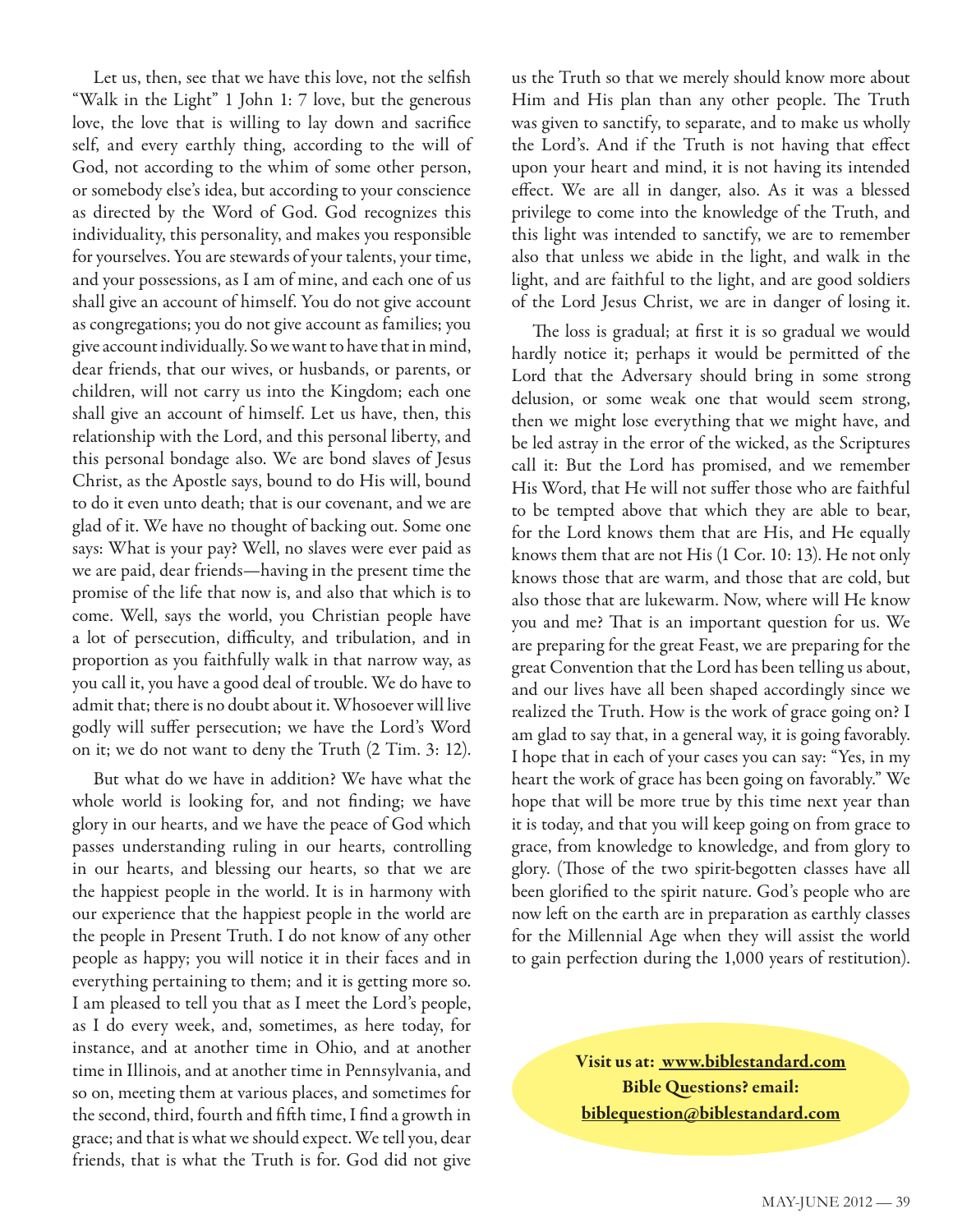

## UNDERSTANDING<br>the Ransom and the Sin-Offering

"Christ Jesus, who gave Himself a ransom for all, to be testified in due time" 1 Timothy 2: 5, 6 *"Thus shall Aaron come into the Holy place: with a young bullock for a sin offering"* Leviticus 16: 3



#### **Ransom-Price—the Valuable Thing**

"The Ransom-Price relates to the valuable thing itself; namely, the blood or death of Christ—a ransom price sufficient for the payment of the penalty of one member of the human family or of all, as it may be applied."

#### **Ransom: Man's Recovery and Redemption**

The Ransom work views the matter of man's recovery from sin and death as a purchase—a Redemption. The basis of this thought is the Divine Law, "an eye for an eye, a tooth for a tooth, a man's life for a man's life" (Deuteronomy 19: 21). Adam and his entire race of nearly forty-billions are in awful distress through sin and its penalty. God has provided a recovery by a Ransom process—a purchasing back from their fallen condition.

#### **Redemption: Not a Ransom for Each Person**

Our first thought naturally would be that to redeem or purchase back the right of humanity to life would mean that each member of Adam's race must be purchased by the life of another person, holy, harmless, perfect; but looking deeply into God's Plan we find that only one man was tried before the Divine Court—namely, Father Adam; that only Adam was sentenced to death; and that all of his descendents go into death, not because of their individual trial and death, but simply because Adam, having failed to maintain his perfection, was unable to give his children more life or rights than he possessed. Heredity has operated this way for over six-thousand years from the time of Father Adam's sentence until now.

Here we see a wonderful economic feature connected with the Divine Plan. God did not permit more than one member of the human race to be tested, tried and sentenced to death; for His purpose from the beginning was that the sacrifice of one life should redeem the entire human race. By one man the whole trouble came; by another man the whole trouble will be rectified. This the Apostle points out, saying, "As by one man came death, by one man comes also the resurrection of the dead; for as in Adam all die, even so in Christ shall all be made alive every man in his own order"—(1 Corinthians 15: 21-23).

#### **Jesus' Life Redeems Entire Human Race**

From this we see the value of Jesus' death—that it was not only for Adam, but included all his posterity. We also see how necessary it was that Jesus should be "holy, harmless, undefiled and separate from sinners"; otherwise, He, like the remainder of the race, would have been under a Divine death sentence. Because all of Adam's race were involved in sin and its penalty, it was necessary to find an outsider to be the world's Redeemer; and that outsider, whether angel, cherub, or the great Michael Himself, the Logos, must exchange the spirit nature for the human nature in order to be a corresponding price—a Ransom for the first man.

#### **Logos Left Heaven**

It was not a God that sinned; so the death of a God could not redeem. It was not a cherub that sinned; and the death of a cherub could not redeem. It was a man who sinned, and the ransom for him must be furnished by the death of



a man. It was for this cause that the great Logos (Word) in carrying out the Divine Plan for human redemption, left the glory which He had with the Father before the world was, humbled Himself and became a man, "was made a little lower than the angels, for the suffering of death, crowned with glory and honor (the perfection of human nature); that He, by the grace of God, should taste death for every man" (Hebrews 2: 9, 14, 16-18).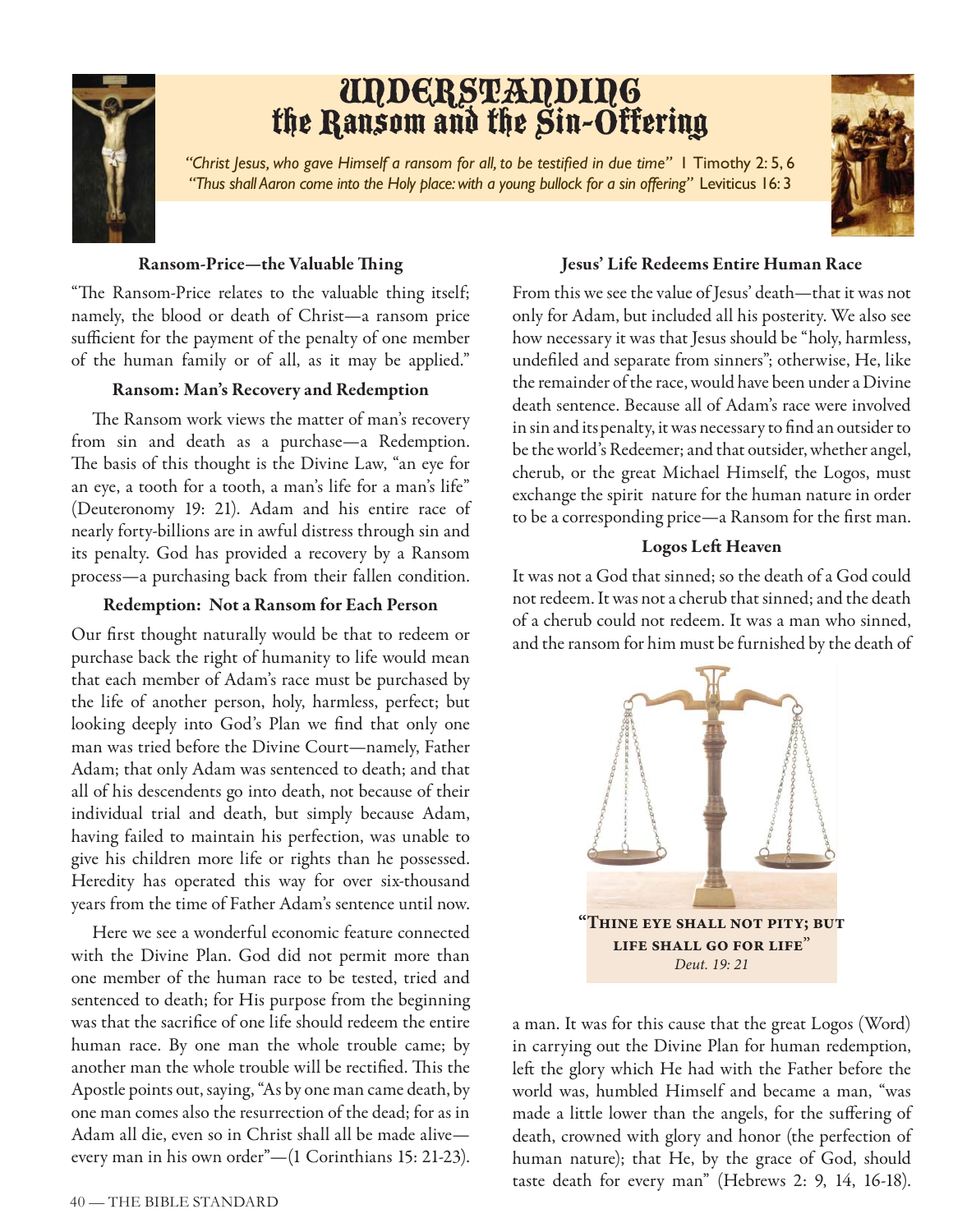#### **Ransom Price and Ransom Work**

If we have established clearly what a ransom is, and that Jesus was the only One suitable to be a Ransom for Father Adam, our next point is to show from the Bible that He did give Himself as a Ransom. We have the word of Jesus, Himself, on the subject (Matthew 20: 28); and also St. Paul's testimony, "the man Christ Jesus, who gave Himself a Ransom for all, to be testified in due time"  $(1 \text{ Tim. 2: 6})$ . This proves that the giving of the price sufficient to ransom Adam and his entire race was accomplished in Jesus' death at Calvary.

#### **Ransom-Price vs. Ransom-Work**

The work of ransoming Adam and his race is much more than merely the providing of the Ransom price. The thought connected with the word Ransom goes beyond the plain giving and appropriating a price. It includes the recovery of Adam and his race from the power of sin and death. It is manifest that this work has not yet been completed; indeed, it has scarcely begun. The only disposition so far of the Ransom, the merit, was its imputation to the Church, while they were on the earth, and this only by faith. The Church is now glorified in heaven and completely delivered of sin and death. The members of this body of Christ have a great work to do which will require the entire thousand years of Messiah's Kingdom to Ransom, to deliver, to set free from the power of sin and death, Adam and all his children, the remainder of the human race.

#### **Ransom Price to Justice**

There is no difficulty about the Ransom-price; for that price has been in the hands of Justice for over nineteen centuries. It has not been applied for the world's salvation and only has been used for the recovery, to this point, of the Church that was called out from the world in the past years of the Gospel Age. The full completion of the Ransoming work will include what the Bible speaks of, saying, "I will ransom them from the power of the grave" (Hosea 13: 14). Nor will the Ransoming work be fully accomplished when the last member of the race has been delivered from the power of the grave; for there will still be a great resurrecting work to be done—a raising up out of mental, moral, physical, and religious imperfection to the full image and likeness of God, lost through Adam's disobedience and redeemed by the precious blood at Calvary.

#### **The Sin-Offering Is Different**

With the thought of the Ransom before our minds, we now investigate the subject of the Sin-Offering, remembering to keep the two subjects separate and

distinct. The Sin-offering shows how the Ransom-price is applied, and made operable to the cancelation of the sins of the entire world. The Sin-Offering does not require as long a time for its accomplishment as does the Ransom.

#### **Ransom-price—Atonement Sacrifices**

The typical Sin-Offering of Israel's Atonement Day



shows us the same sacrifice of Jesus which constitutes the Ransom-price, but it is a different picture; for it shows how God uses the merit of Christ for the alleviation of human sins. This latter view was pictured in that feature of the Law which provided the Day of Atonement. The sin-offerings were its principal feature in its two parts. The first or primary part was the bullock of sin-offering, which was administered by the priest himself, the blood of which was made applicable to the priest's own family and tribe (Lev. 16: 11-14). Here we see represented the death of Jesus, and the primary imputation of His merit to the Church.

#### **Church of the First-born**

This Church of the Firstborn consists of two classes. First, is the priestly class, who, like the High Priest, are especially devoted to God and His service, who present their bodies living sacrifices, "holy and acceptable to God, their reasonable service" (Romans 12: 1). In the type these were pictured both by Aaron's sons and by the body of Aaron, he representing Jesus—the head. The Apostle speaks of Christ as being the Head of the Church, which is His Body, the members of the Church being "members in particular of the Body of Christ" (1 Corinthians 12: 27).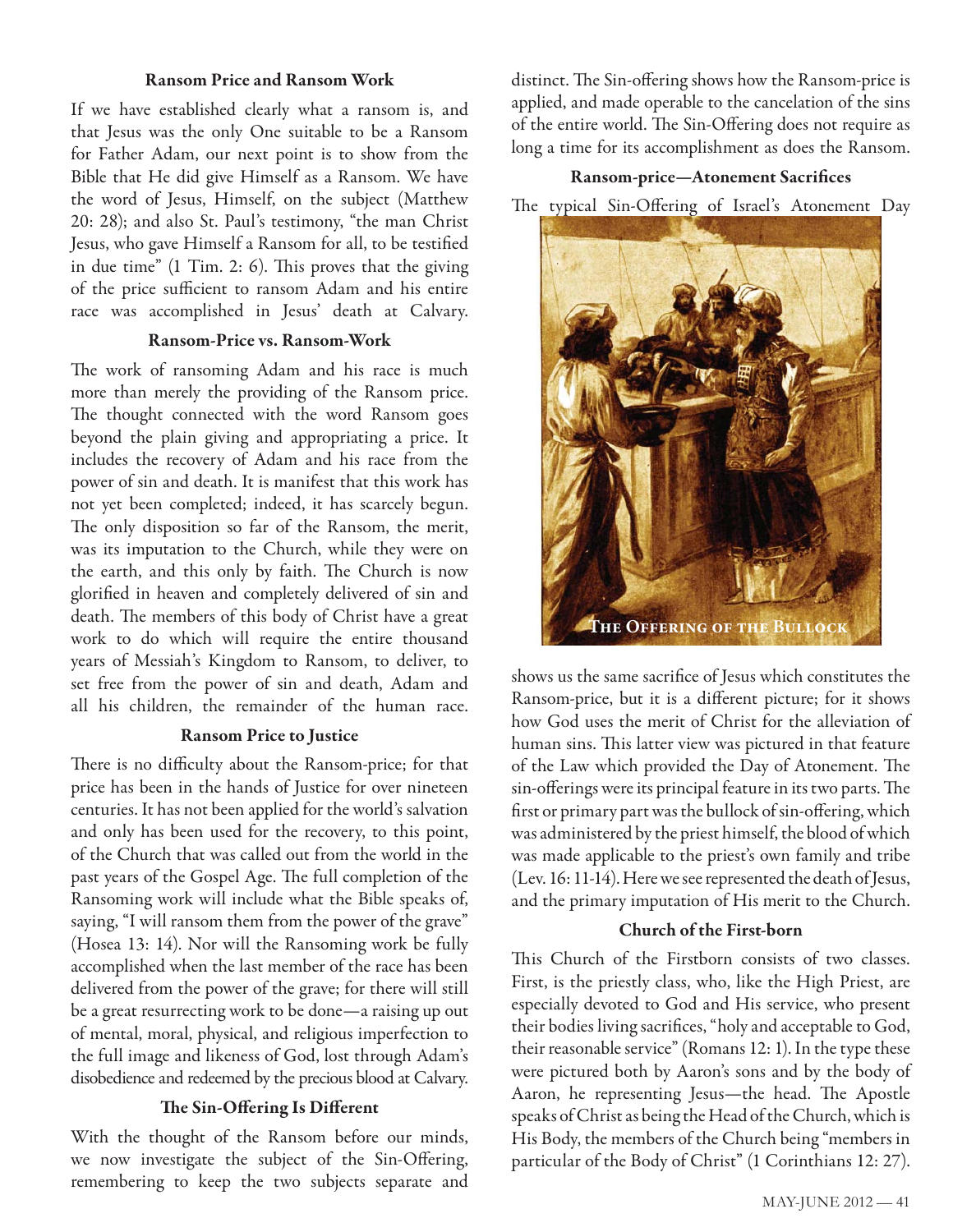#### **The Great Company**

This is the other class of the Church which, although making the same Covenant of Sacrifice, fail to go on obediently to lay down their lives in the Lord's service. They do not draw back to sin and death, but neither do they go on to complete the sacrificing stage; so they constitute a secondary class—servants of the Church class. These were typified in the tabernacle as Levites, who were the servants of the Priests. These are not to be in the Throne with Jesus and the sacrificing Priests, the Royal Priesthood, but are to serve God before the throne, in His Temple after their cleansing (Rev. 7: 13-15). They are not to have Crowns of Glory, but will be granted eventually palms of victory. Those not found worthy of a place in either of these classes will die the Second Death.

#### **Special Imputation of Christ's Merit**

In this picture the Lord shows us a special imputation of the merit of Jesus for the sins of His consecrated people only. These, justified by the merit of Jesus, are qualified through His merit to be sharers with Him in His glorious priestly functions.

#### **The Secondary Sin-Offering**

As mentioned, the primary offering for sin on the typical Day of Atonement was that of the bullock representing Jesus' sacrifice on the cross. The secondary Sin-Offering of the typical Atonement Day was represented in the Lord's goat. It was not provided by the typical High Priest, as was the bullock, but was taken from the people. Indeed, two goats were taken at the same time, as representing the two classes of the Church of the firstborn. The sacrificing or priestly class was represented by the Lord's goat. The less zealous class, the antitypical Levites, was represented by the second goat—the Scapegoat (Heb. Azazel) and it was not sacrificed either in type or antitype. The Lord's goat class, representing the Church was sacrificed and constituted the secondary Sin-Offering (Lev. 16: 8-10).

#### **Church Follows Jesus Sacrificially**

42 — THE BIBLE STANDARD The account says that the Lord's goat was sacrificed and was in every way dealt with in precisely the same manner as the bullock, which preceded it. The type tells us that the Church must walk in the footsteps of her Lord, sacrificially even unto death. We should remember that the blood of the bullock was not applied for the sins of the people, but only for the sins of the high priest's family and tribe of Levi, typically for the Church. We should also notice that the secondary Sin-Offering, the Lord's goat, was not offered for the same persons as was the bullock; for the household of faith needed no further offering. It was offered by the High Priest as a secondary part of his own original offering; and its value was made applicable to all the people in the encampment, to bring atonement to all in Israel.



After Jesus' Ascension the Church's Sacrifice Began

#### **Type and Antitype—Jesus Appearing for Church**

In the antitype of the Sin-offering the High Priest, Jesus, completed His own personal sacrifice at Calvary. Forty days later He ascended up on High and appeared before God's justice (the Mercy Seat) and presented the merit of His sacrifice, not for the world, but for the Church. As the Apostle writes, "He appeared in the presence of God for us," the Church—not the world (Hebrews 9: 24). This is in full accord with what we have just seen in the type.

#### The Goat's Blood

From Pentecost onward [until the end of the Gospel Age proper] the Lord accepted the consecrated persons represented in the two goats; and those sufficiently zealous He accepted as the members of His Body, and offered them up as a part of His own Sacrifice (Acts 8: 17; 2 Tim. 2: 11, 12; 1 Cor. 12: 12). He finished this work when the last member of His Body was found faithful unto death. The next step in the antitype will be for the High Priest then to present, again at the Mercy Seat, the blood of the antitypical Lord's goat as part of His sacrifice—the sacrifice of His Church as part of His own Sacrifice. This He makes applicable to the sin of all the people, the original sin of the people.

In the near future, the Father will turn over to the Son, all the people, their sins fully forgiven so far as the original transgression of Adam is concerned. Then Messiah's Kingdom, established in power, will begin to deal with the world for its rescue from sin and death, for the ultimate uplift to human perfection of all who are willing and obedient to the regulations of His Kingdom.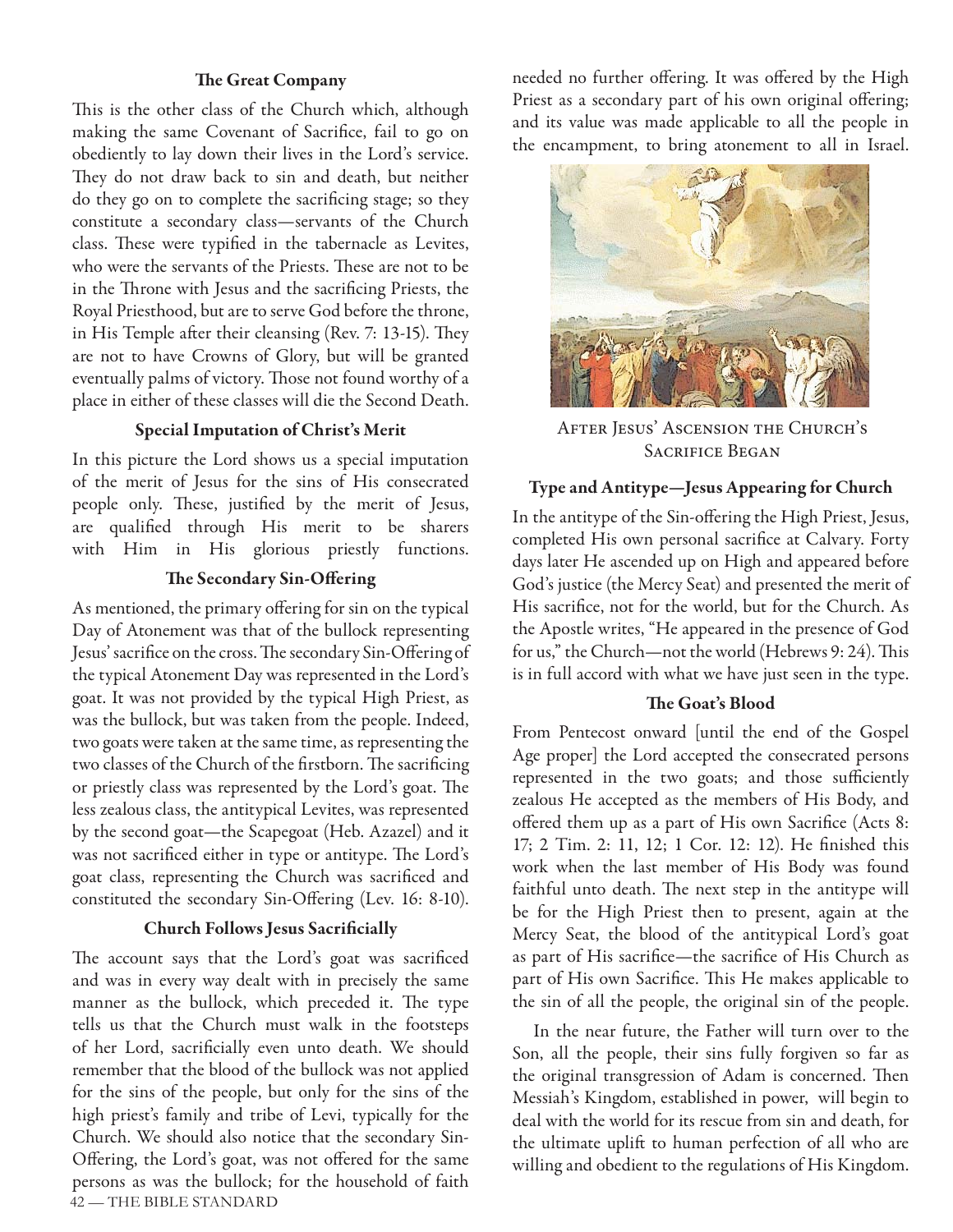#### **Punishment for Willful Sins**

Meantime, there are other sins of the world not included in the Adamic transgression. The Sin-Offerings are merely for Adam's sin and all the various weaknesses and imperfections which flow from that original act of disobedience. These other sins are not attributed to human weakness, but represent more or less of sin against knowledge, against light. Full, willful sin against full light would bring upon the sinner the Second Death, but only a few have had full light, full knowledge, full opportunity; and, as a result, very few indeed at this point will have sinned unto death.

#### **Knowledge and Responsibility Th rough Study**

Wherever the light of the Gospel has gone, a certain measure of responsibility accrues; and God intimates that He keeps a very exact accounting with all. Every sin must receive a just chastisement for wrongdoing. The penalty of Adam's sin has reached down in a general way over the whole race for six thousand years;



however, the sins of imperfection and weakness resulting from Adam's sin caused by heredity are all covered by Jesus' sacrifice at Calvary. However, the penalty must be paid for the other sins of which we speak, not covered by Jesus sacrifice, which were more or less willful, more or less against light and knowledge and which have not been previously expiated or put right, but which have been accumulating through the years.

#### **World Striped Before Restitution**

Before the New Dispensation can rightly be ushered in with all of its blessings, the world's violations against light and knowledge must be fully reproved. It is the settlement of these accounts against the world which has brought the great Time of Trouble such as never was since there was a nation (Dan. 12 1; Matt. 24: 21), which has afflicted earth's society for nearly 100 years, and will progress until the great catastrophe of anarchy will bring it to a close. Then the accounts of Justice having been squared, the blessings of Messiah's Kingdom will be due to begin.

#### **The Scapegoat's Suffering**

God is a very strict Accountant. As He is sure to count against the world all willful disobedience, and especially the persecution of His Church, so also He is willing to give the world credit wherever possible. This, we believe, is intimated in the picture given us of a work which followed the Sin-Offerings; namely, the confessing over the head of the scapegoat certain



transgressions of the people, and the sending away of this goat into the wilderness (Lev. 16: 8, 10, 21).

#### The World's Iniquities Placed on Scapegoat

Understanding that this second goat represents some of God's consecrated people who have failed to live up to their privileges, we understand this to signify that these were to go into a great Time of Trouble, as symbolized in Revelation 7: 14. There they are pictured as coming up out of great tribulation and washing their robes and making them white in the Blood of the Lamb. Those tribulations upon the Great Company class, the Levite class, are not tribulations for willful sins, but tribulations for the destruction of their flesh, in harmony with the Covenant entered into by this class, a Covenant of Sacrifice, which they failed to keep. The sufferings of this Great Company class we understand, go as a credit to the world, to make right before Divine justice their sins against light, and especially against God's people.

In summary: The Ransom relates to the sacrificial work of Jesus alone and its ultimate effect for mankind, whereas the sin-offerings of Israel's Atonement Day show the processes by which God accomplishes blessings for the Church and for the world.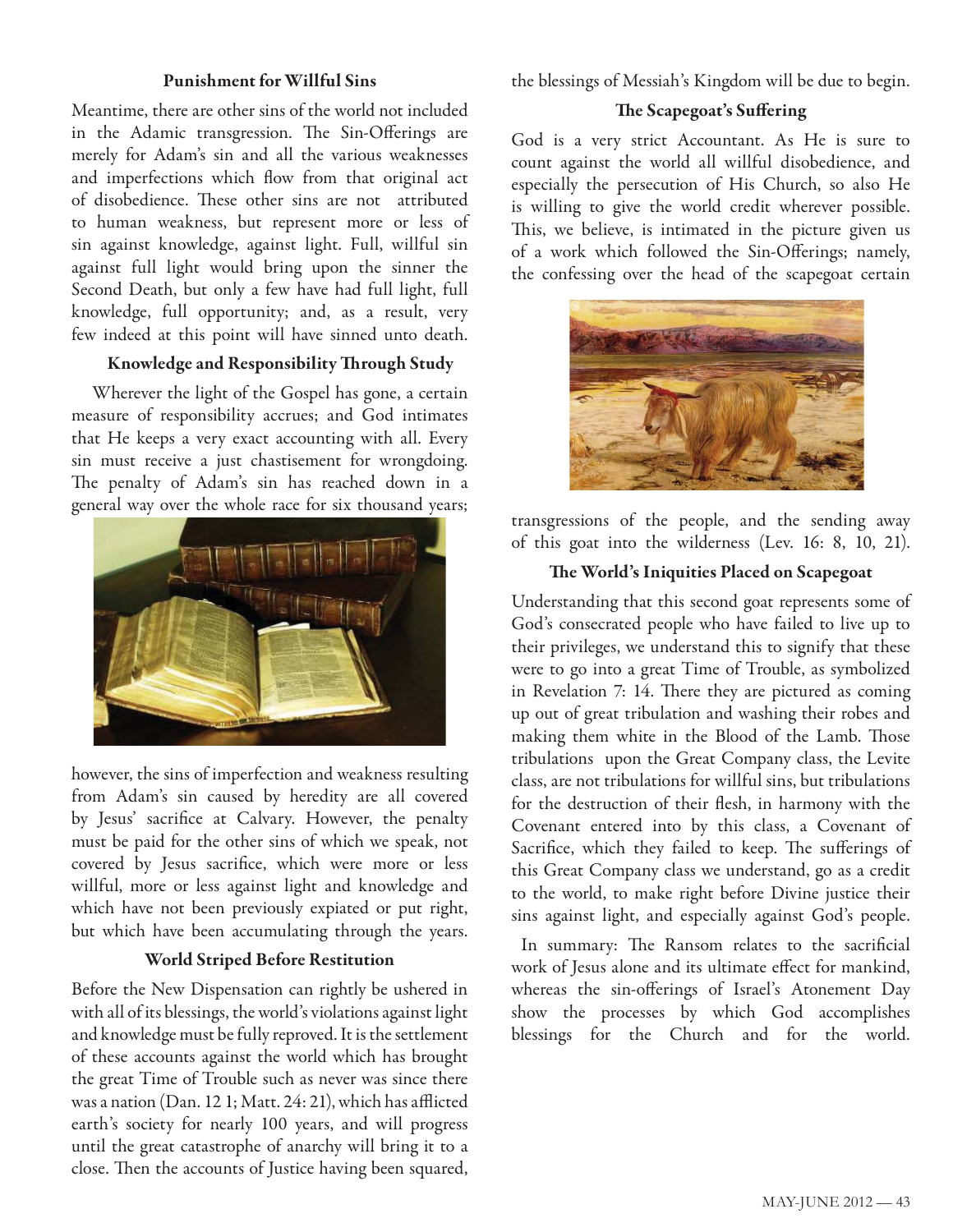## **The Jewish Mass Meeting**

We y Jewish friends and others; I have pleasure in<br>being before you today. I am here because of<br>pour invitation, for which I thank you. I am<br>pleased to have an opportunity of speaking to my lewish being before you today. I am here because of  $\mathbf{V}$  vour invitation, for which I thank you. I am pleased to have an opportunity of speaking to my Jewish friends and neighbors in this city, all the more so because I believe that some, in the name of Christ, have dishonored His name in various persecutions against your race.

I cannot be surprised, my dear friends, that after centuries of persecution you should feel that it would be almost a miracle if you should hear a Christian speaking the words of our text to the Jews, in defense of the Jews. I am pleased, therefore, to have this opportunity of

saying that I have no sympathy whatever with the conduct of the Russians, nor with the demoniacal conduct of the socalled Christians of Romania. We read, too, of the fact recently that in Romania there was a terrible scene enacted when socalled Christians dug up the dead of the Jews, brought their carcasses and laid them on the doorsteps. Dear friends, this is not properly attributive to the

Christianity which I stand for. I am glad that I stand for no such misrepresentation of the One whom I recognize as my Creator, as my Master, and One who is of your race. Nothing in His Word ever directed His followers to misrepresent the principles of righteousness, justice. I should like in one word to tell you the very reason why there is such conduct on the part of some who have named the name of Christ. It is this: That during the period we call the Dark Ages, when ignorance was prevalent throughout the civilized world, various false theories and doctrines, quite contrary to the Law of Moses, quite contrary to the teaching of Jesus and the Apostles, were brought in. So we find that today the name of Christ is attached to various theories which you and I and all Christian peoples recognize as sinful and wrong and dishonest. By all Christian peoples I mean the Christian

people in general whom you meet in this land of liberty; a very different view, you will notice, from that held by Christians of Russia and Romania and some other parts.

The whole world is swayed by the power of the mind. When a man's mind is disarranged, his conduct will be in harmony with the disarrangement. What wild and unreasonable things are often done by the insane because the mind has gone wrong. I am not charging the Christians in the Dark Ages with these things, but I am charging it, dear friends, to that which the Scriptures call "Doctrines of Devils," promulgated in the name of Christianity, and some of those doctrines of devils are very devilish indeed.

One of these doctrines is what I hold responsible for all the various injustices that have been done to your race—the doctrine that our Heavenly Father, when He created the race, also made a great place of eternal torment and purposed that the great proportion of these human creatures whom He made should be cast into this eternal torture. All of this we believe to be very dishonoring to God, and it is because of

this wrong theory respecting God and His character and His purposes toward the children of men that the world has witnessed such terrible persecution of the Jews—and all done in the name of love.

It is not surprising at all that practically all Christian people believe that every Jew is going to eternal torment. So I say, with the thought before their minds that the great Creator has damned every Jew to eternal torment, is it any wonder that those who believe such a thing should act like demons? It is no wonder! A man is bound to be conscientious and we must admit that these people are acting according to their consciences, but if a man is conscientious he will act according to his light or according to his darkness, and this gross darkness which came upon the civilized world 1,000 years ago, from which we have

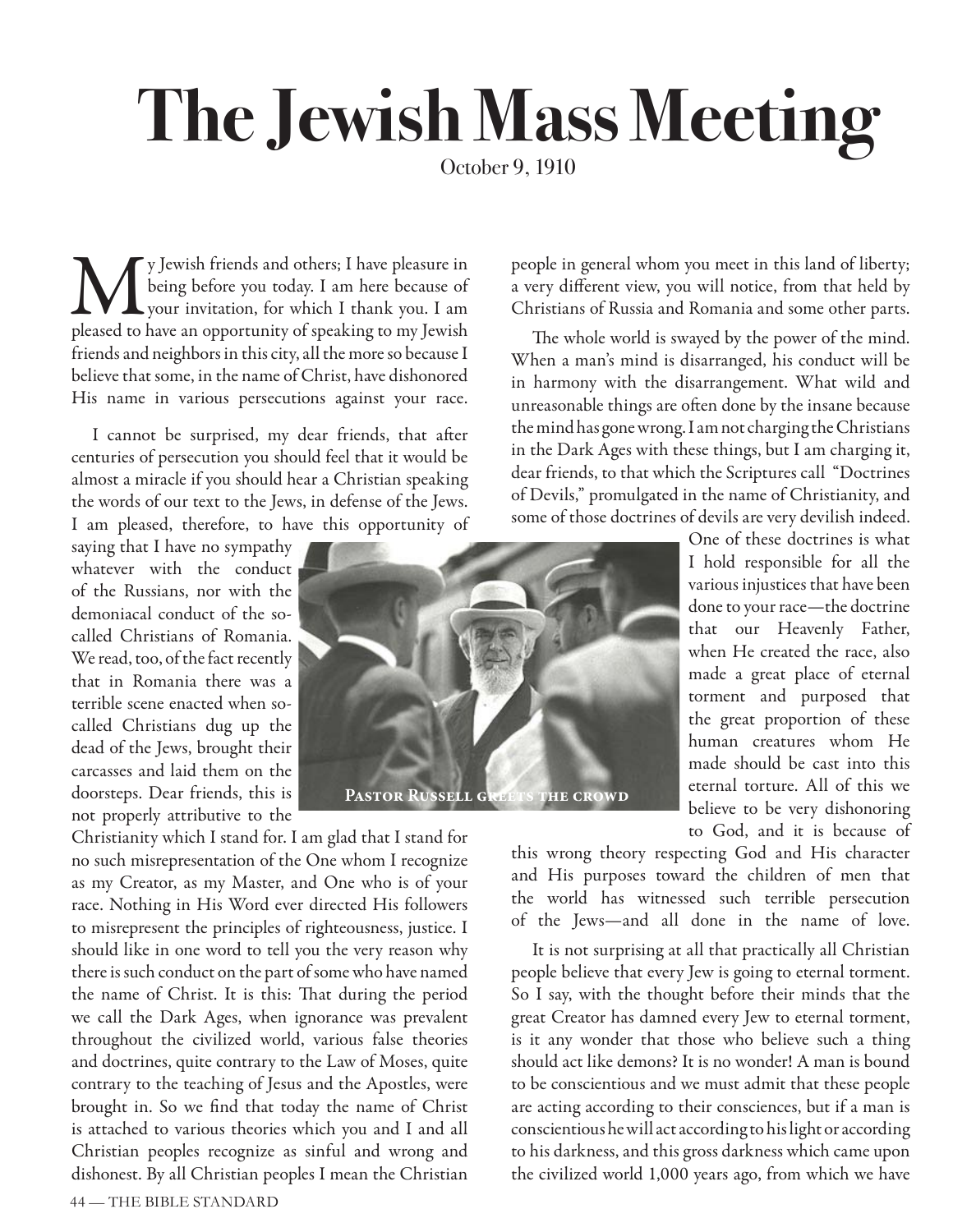scarcely emerged, is responsible for the misrepresentation of the Almighty's character, and is responsible for the persecution of the Jews. Have we not been told that every man should seek to be in harmony with and should follow the example of his God? Whoever, therefore, has a devilish conception of God will have a devilish form of conduct. And theoretically that has come upon Christian people who are slowly emerging from the gross errors of

the Dark Ages. Many errors still cling to them; for instance, the doctrine of eternal torment. These Christian people believe this to be the doctrine of the Bible, and I thought the same. I also thought that I was getting it from the Bible, but I found out differently, my dear friends. I found out that I had been taking the traditions and creeds of men, and I had been told that these creeds fairly represented the Word of God, and under the impulse of the refusal of my mind to follow such a leading I became a kind of an unbeliever,



**The New York Hippodrome Era 1910** 

totally rejecting both the Old and the New Testaments; and I know, therefore, how to sympathize with those who are called Higher Critics. I know how to sympathize with those who feel that there is no real intelligence in the Bible.

But, dear friends, after having had this experience, by God's grace I came back to the Bible itself and made an examination along its own lines, and today I am a believer in not merely the New Testament, but in the Old Testament also. I have the opinion that both Jews and Christians have to a large extent neglected the intelligent study of the Word of God and I would like not only to awaken all the Christians—men and women—to study the Bible, but I would also like to awaken all the Jewish people to a study of the Word of God, a study of your own Scriptures, which contain the most wonderful message. They explain all the affairs pertaining to your people.

After making a thorough study of the prophecies, I found the whole picture of the world there, and I thank God so often for these prophecies! They are not yet fulfilled. Certain portions of them have been fulfilled; and then there are other things that God has for the Jews and for the Gentiles.

To my understanding, God has two salvations special salvation, which is only for a mere handfulmerely a saintly few, and as soon as the saintly few have been selected as the body of the Great Messiah He will fulfill all the glorious things the Jews have been hoping for, which you and I have been hoping for, and which the whole world has been hoping for. Do we not all see the need of a great deliverer for the Jew; do we not see the need of a great deliverer for the whole world; do we not see that the whole creation groaneth and travaileth in pain

> together, waiting, waiting for our Messiah, my Messiah, for the Messiah God has promised, the Messiah of the whole world?

> When we come to see what our God is doing, then there is a great sympathetic bond I believe between every intelligent Jew and every intelligent Christian. We have one God, the Father of all, and we have one hope in His glorious Plan, and the glorious hope of this Plan is all centered in the Messiah that has been promised to the Jews for these 3,500 years since the day of Abraham. God,

foreknowing what He would do for the blessing of the world, declared in advance to Abraham that through His seed all the families of the earth would be blessed.

 He intimates that there would be two kinds of Abraham's seed—He would have a heavenly and He would have an earthly seed. Remember how in the Scriptures He said, "Thy seed shall be as the stars of heaven and also as the sands of the seashore." These two seeds eventually shall bless the world. As soon as the heavenly seed shall be completed—and we believe that that time is near at hand now—then the blessing of God will begin to come to His earthly seed. And what do we see, my dear friends? Do you see the condition in which we are as a race? Do you see the sickness and weakness of the world of mankind today? Do you realize that sin is the very cause of all this, and do you know that God has declared, as I have read in your hearing, that the time is coming when He will blot out all those things which are the results of sin? You and I, and all mankind, are suffering from these things and they will all pass away. Does this not mean that in due time the wilderness shall blossom as the rose, the solitary place shall be glad for them, the knowledge of the Lord shall fill the whole earth as the waters cover the great deep and none will need say to his neighbor, Know the Lord? We have not had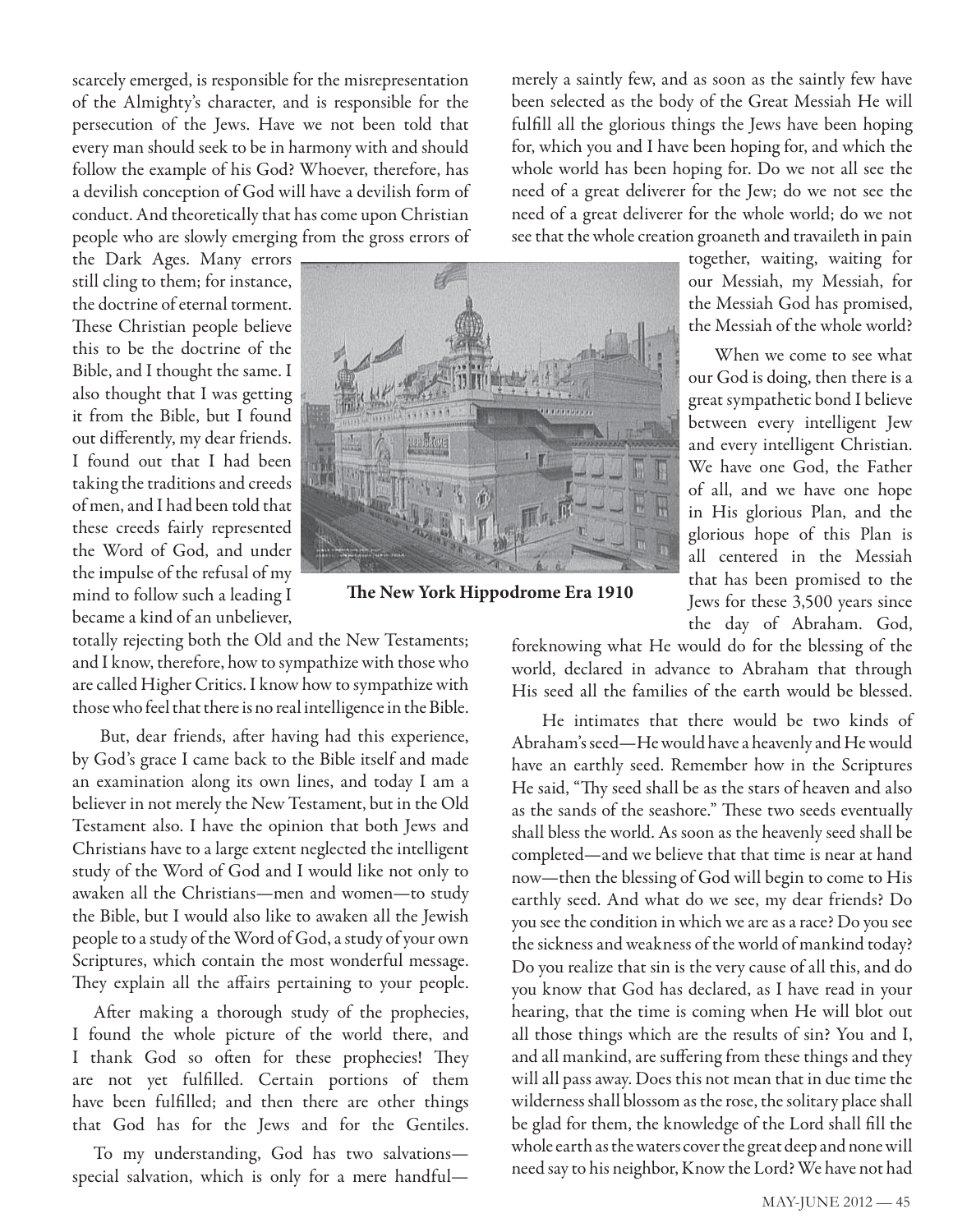that time yet! It is still in the future. That is the glorious promise of God which Israel is looking forward to if they are looking in the right direction; Christians are also looking forward to this, and all nations look forward to it.

As I have read, not only is the blessing to come to Israel but also to the Gentiles. That is my understanding, dear friends, of what the Bible teaches. Let us look for the great antitypical Moses, this great antitypical David, this great antitypical Melchizedek; this great one that is mentioned by Daniel, the prophet, when he said: "Then shall Michael (the archangel) stand up (assume control) and there shall be a time of trouble such as never was since there was a nation, even to that same time; and at that time thy people shall be delivered, every one that shall be found written in the book." God is making a record of those who are true Jews; He has a book; He has an account, and you and I realize that. We know we are not living here in vain. You and I believe that the Great One who created us has something more in store for us than the brute beast. What is that glorious thing that He has provided?

Our Scripture tells us that under this new regime which shall be inaugurated when Michael shall take control, Israel will be the first to be blessed, as God said in the Scriptures which I have read in your hearing. It shall come to pass as the Lord God has said. "After those days I will make a new covenant with the house of Israel and with the house of Judah, not according to the covenant I made with them when I took them by the hand to lead them out of Egypt." It will be a new covenant, like the former, but more glorious. As the first covenant had a mediator so this new covenant will have a mediator, a better mediator. As Moses led the people on the right way, so also will the antitype of Abraham, Isaac, and Moses, the greater one than Moses, do. There cometh a greater One than Moses. Now this One will be the One through whom all the promises of God will come to Israel, and through Israel to all men.

 To my understanding, dear friends, the Scriptures are very clear in their statement that this New Covenant will be for Israel only and that all the nations of the world, if they desire to receive the blessings of that covenant, must come into Israel, so that during the reign of Messiah, which will be for 1,000 years, all nations will be pressing into it that they may become members of Israel, and so the nations will eventually come to be a part of Israel, as the Scriptures say—the seed of Abraham, like the sands of the seashore, filling the whole earth—and every one who will not become an Israelite, who will not come into harmony with God, with that Divine Law, with the New Covenant, will be cut off in the Second Death. The Scriptures say that at the end of Messiah's reign every one will be perfect; all will be of the seed of Abraham, and his seed shall then be as the stars of heaven and as the sands of the seashore. But during His reign every one who will not hear that prophet will be destroyed from among the people (Acts 3: 23).

Then, you inquire, why is it that God has so long delayed? Well, my dear brethren, whether I can make the matter clear to you or not, it is a fact we all recognize, that He has delayed. And during this delay of now more than 3,500 years from the time that promise was made to Abraham, from the time God took His oath, bound Himself to the blessing of all the families of the earth, and bound Himself that the blessing should come through Abraham's seed—from that day to this, in all 3,500 years, your faith as a people has not failed. And in my estimation it is one of the most miraculous things in the world today to see the faith of Israel as a people. I esteem it, my dear friends, to be a miracle itself. No other country has ever done anything like this. No other nation is the seed of Abraham, as God has revealed this matter.

 God gave an illustration of the delay, you remember. The covenant made to Abraham was made a long, long time before Isaac was born, and so God's promises to Israel, natural Israel, the seed of Abraham, has been long deferred, and to our understanding in a certain way that we may not have time to fully discuss this afternoon. Our thought is that now God's time has come, as we read in Psalm 102: "To favor Zion, for the appointed time is coming." Do you believe that He did found your nation, and that He had a purpose in respect to that founding? Do you believe the promises? Do you believe that the Lord's promises will yet be fulfilled? Do you believe that He is able to do so? My dear friends, I am afraid that some of the Jews are getting weak in their faith respecting the promises of God. God's purposes ripen slowly, but if the Scriptures are true, and we have a right understanding, Messiah will very shortly be manifested in power and great glory, not visible to men, but as a spirit being, invisible to men, as Daniel described, you remember: Who as God—one like unto God, with power. Yes, my dear friends, with power; with power through Israel to fulfill all the glorious promises God made to Abraham and confirmed to Isaac and to Jacob.



to be continued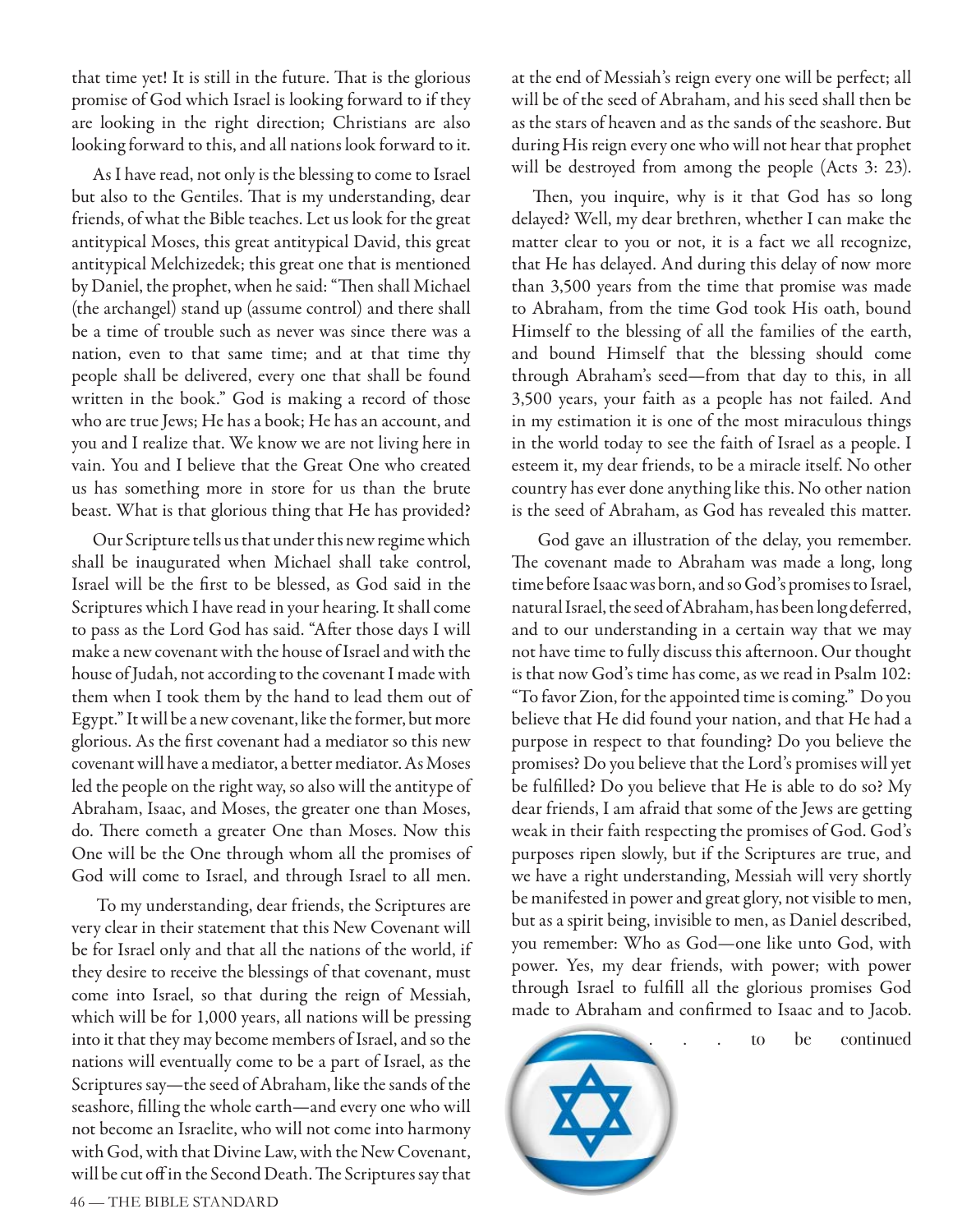

The and again Moses and Aaron went to Pharaoh<br>with God's message, "Let My people go!" Time and<br>again plagues were given as a punishment for refusing<br>to let them go. Time and again Pharaoh declared that if with God's message, "Let My people go!" Time and again plagues were given as a punishment for refusing to let them go. Time and again Pharaoh declared that if the plagues were stopped he would let them go, and time and again he broke his word. The Scriptures say, "And for this very purpose God raised Pharaoh up, that He might show forth His Power through him." This is interpreted to mean that God could have brought another prince to the throne of Egypt. He favored this particular Pharaoh because of his wicked self-will, obstinacy and selfishness.

The Scriptures declare that the Lord hardened Pharaoh's heart. The explanation is that it was the goodness of God that hardened Pharaoh's heart. Divine goodness and generosity were shown in the removal of the various plagues as soon as Pharaoh promised to do right. This, instead of inciting him to



love and obedience, led him to a greater obstinacy. He determined, as he had passed through one plague after another, that others could not be much worse. He paid dearly for his defiance—Exodus 4: 21; 7: 3; 14: 4.

The tenth plague was the crisis. All the first-borns of Egypt died, but the first-borns of Israel under the sprinkled blood were safe. Thus God pictured the "Church of the

First-borns," now being "called" out from the world. After glorification by the First Resurrection they will be the "Royal Priesthood," Spiritual Levites, for the blessing of all Israel, and through Israel, all the families of the Earth.

Bible students hold the Passover night to have typified this Gospel Age of nearly nineteen centuries, during which the spirit-begotten ones, the church of the First-borns, are to be passed over, or specially saved, and made partakers of the Divine nature and associates in the Messianic Kingdom for the blessing of the later born, during Messiah's Reign. The blood sprinkled on the door-posts typed faith in the blood of Christ.

#### **LESSON 33 QUESTIONS:**

**1\*** What message did Moses and Aaron bring to Pharaoh?

2<sup>\*</sup> Why were the plagues sent and what effect did they have on Pharaoh?

**3** Why did God permit Pharaoh to be ruler at this particular time? Par. 1

**4\*** How did Pharaoh's heart become hardened?

**5** Why were the various plagues removed and reapplied? Par. 2

**6\***What was the tenth plague?

**7 Why were the first-borns of Israel safe and what** is that a type of? Par. 3

**8** Who will be the Royal Priesthood and what will be their mission?

**9** What did the Passover night picture? When were the first-borns passed over?

10<sup>\*</sup> When the first-borns were passed over, did the rest of the family die?

**11\*** When the Church of Christ are all passed over will the rest of mankind receive a blessing?

**12** Does this lesson picture in any way the salvation

of more than one class of human beings? If so how? **13\*** What did the sprinkled blood represent? Par. 4

**\* \* \***



If you have enjoyed this series of studies from "The Photo Drama of Creation," you may wish to purchase the book and its accompanying study guide prepared with questions for both adults and children. We have a new shipment of these books in an attractive soft-cover binding.

*\* The questions marked with an asterisk are especially for children.*

THE PHOTO DRAMA OF CREATION (NEW STYLE) \$6.40 STUDY GUIDE  $$5.75$ PHOTO DRAMA AND STUDY GUIDE (set) \$11.00